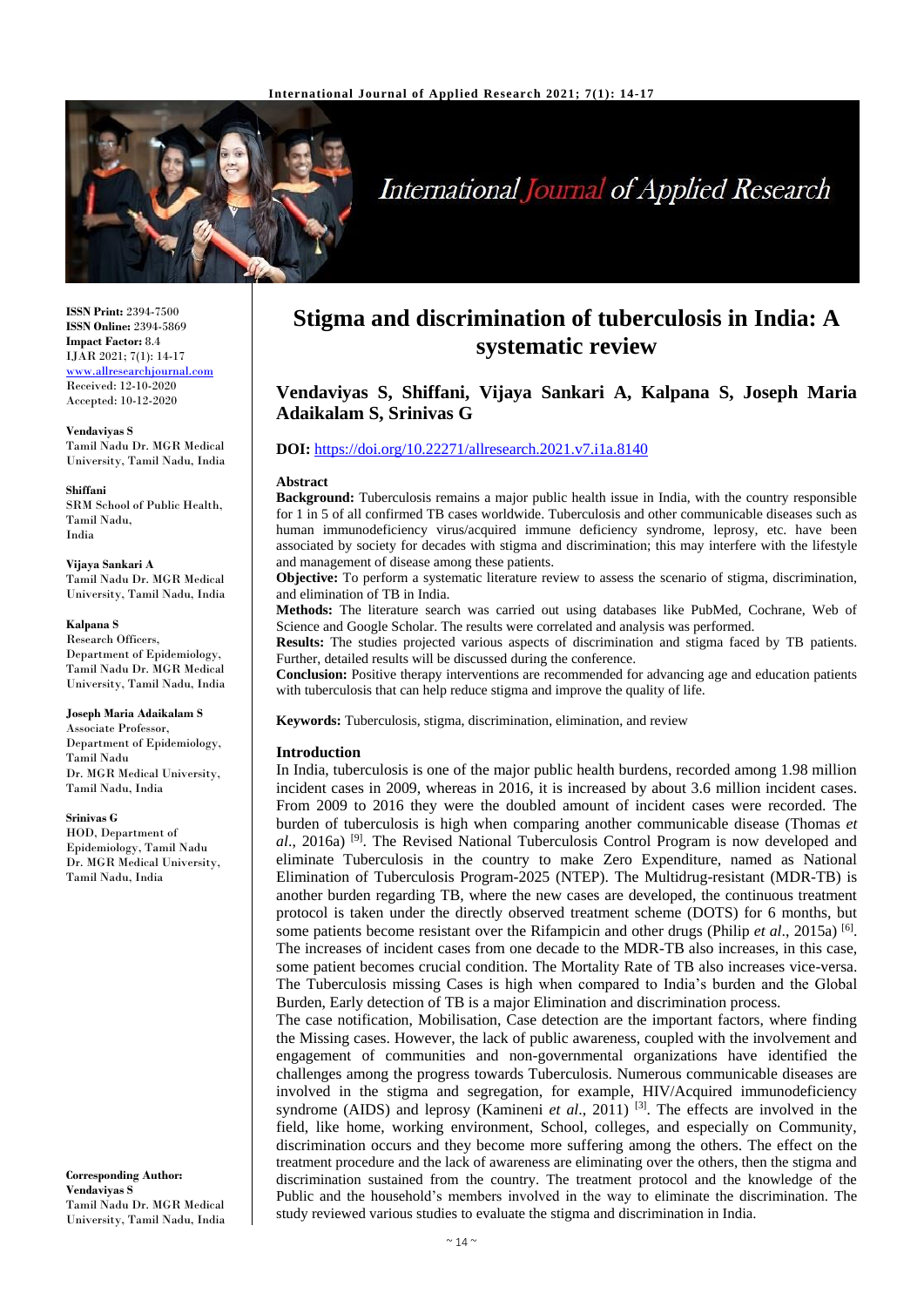#### **Objective**

To perform a systematic review to access the scenario of Stigma, Discrimination and Elimination TB in India.

# **Methods**

The Systematic review is conducted according to Preferred Reporting Items for Systematic Review and Meta-Analysis (PRISMA) guidelines and Cochrane protocols.

### **Search strategy/criteria**

Using the terms "Tuberculosis", "Stigma", "Discrimination", "Elimination" and "Review", we searched PubMed, Cochrane, Web of Science and Google Scholar for published articles addressing Tb stigma and discrimination. Zotero, a free and open-source Reference Management software to cite and manage the data by online library program.

# **Selection studies**

We retrieved using the search keywords out of 14 articles. We reviewed each article; the selection was done using the following inclusion and exclusion criteria (Thomas *et al*.,  $2016a$ )<sup>[9]</sup>.

# **Interpretation**

Globally, India has the highest TB burden, nearly 23% of the global incidence of the new cases, every year. According to the WHO report nearly 2.2 million deaths occurring every year. Since we referred the 14 articles based on the stigma and discrimination of TB patients using the keywords of 'Stigma' 'Discrimination' 'Elimination' and 'Review', the study has been conducted almost all over India to determine the factors that associated with TB stigma and discrimination by both Qualitative and Quantitative Method by using validated scales and in-depth interviews to the patients (Chin *et al*., 2000).

Stigma being a constant barrier for both physically and mentally to ending the TB treatment, many challenges had been faced by MDR-TB patients due to disease and treatment complexities by psychologically (Sagili *et al*.,  $2016a$ ) [6, 7]. Migrant and caste are the major cause of stigma and discrimination among patients to continue treatment. In the high rates of stigma and discrimination 'socioeconomic status' plays a vital part in threatening reason among infected patients, family members and also in the community because the poor level of health education was observed and identified. Since the lack of awareness about the disease impacts and shows negative results in the National health programmes. According to the recent survey in Odisha based on the Rapid Assessment and Response by complementary Qualitative and Quantitative evaluation found an approach for TB related health problems, risk behaviours, and social consequence (van Brakel *et al*., 2019a)  $[10]$ . The rapid assessment gave a quality key recommendation for the stakeholder's considerations for the greater Cost-efficiencies and continuous improvement in the ACSM program in the upcoming years with a period of 3-5 years. In the future for the improvement of the National TB Control Program and the reduction of TB, some medication in the DOTS strategy and the intervention of additional programs should be initiated. Since the expectation and stigma rates being equal in the TB elimination in India, stigma reduction therapy should be designed to improve the adherence of DOTS to increase the TB elimination rate

across India. To address the psychological challenges by MDR-TB, economic intervention suggest improvement in treatment adherence and cure rates among TB patients. We observed education is the major cause for 'Discrimination' among poor community people, to stabilize this result health education and awareness about health issue should be in high rates by the health workers, ASHA worker, or medical campus and even by the NGO in the affected community across all over India. Social support is an essential part of TB patients to come out of the illness and a faster recovery period. In the private sector, the specialist should address important stakeholders in the TB notified community (Shivapujimath *et al*., 2017) [8]. Communication and trustbuilding are the major key factors for the behavioural challenges among TB patients both physically and mentally in the private sector for the better recovery phase during the patient's treatment time. Based on the patient's expectation criteria good infrastructure of health facility also being an essential part of the stigma and discrimination of TB being observed and noted, the public-private partnership should have emerged for the increased elimination rate of TB across India (Kumar, 2016)<sup>[4, 6]</sup>. Policy changes and soft skill training also can be initiated among the health workers for the Public-private partnership for the coordination of the health workers towards the 'Goal of Elimination of TB across India'.

# **Discussions**

The researchers have an idea of implementations for Informing the health policy decision-makers about the transmission of TB and attaching the interpretation of their TB illness and stigma to it, research on health-related stigma, expanding structural stigma reduction interventions (van Brakel *et al.*, 2019b)  $[10]$ . To influence adherence to DOTS scheduled caste plays an important factor, migration and knowledge about TB also considered as one of the significant impact factors. In the context of stigma conducting in-depth qualitative studies may help to get more insights into the cause of exclusions from DOTS (van Brakel *et al.*, 2019a)<sup>[10]</sup>. Most of the participants reported that fear of transmission of TB has led to isolation and discrimination of the patients. Cultural and social changes have let to the transition of food patterns, cultural beliefs, marriage practices, and occupations people in the community have a belief that this factor had increased the emergence of communicable diseases (Deshmukh *et al*.,  $2016$ <sup>[1]</sup>. By doing FGDs researchers found that the main impediments to successful patient outcome to be limited access to diagnosing centres and less number of treatment facilities people need to be aware of the early diagnosis and correct treatment needs to be informed so that people tend to seek health facility the health care providers should have knowledge about the people's cultural barriers accordingly to the population. Due to the side effects of the drug people couldn't work efficiently as before therefore loss of income is also a major impediment leading to treatment default, economic and financial challenges have a psychological impact on MDR patients and their family's researchers have also reported alcohol abuse as one of the risk factors for MDR-TB. Psychosocial problems for HIV/MDR patients are particularly challenging, there is an unusually high in mortality rate due to MDR-TB among the HIV infected patients, future studies need to look on whether the psychosocial intervention has an impact on long term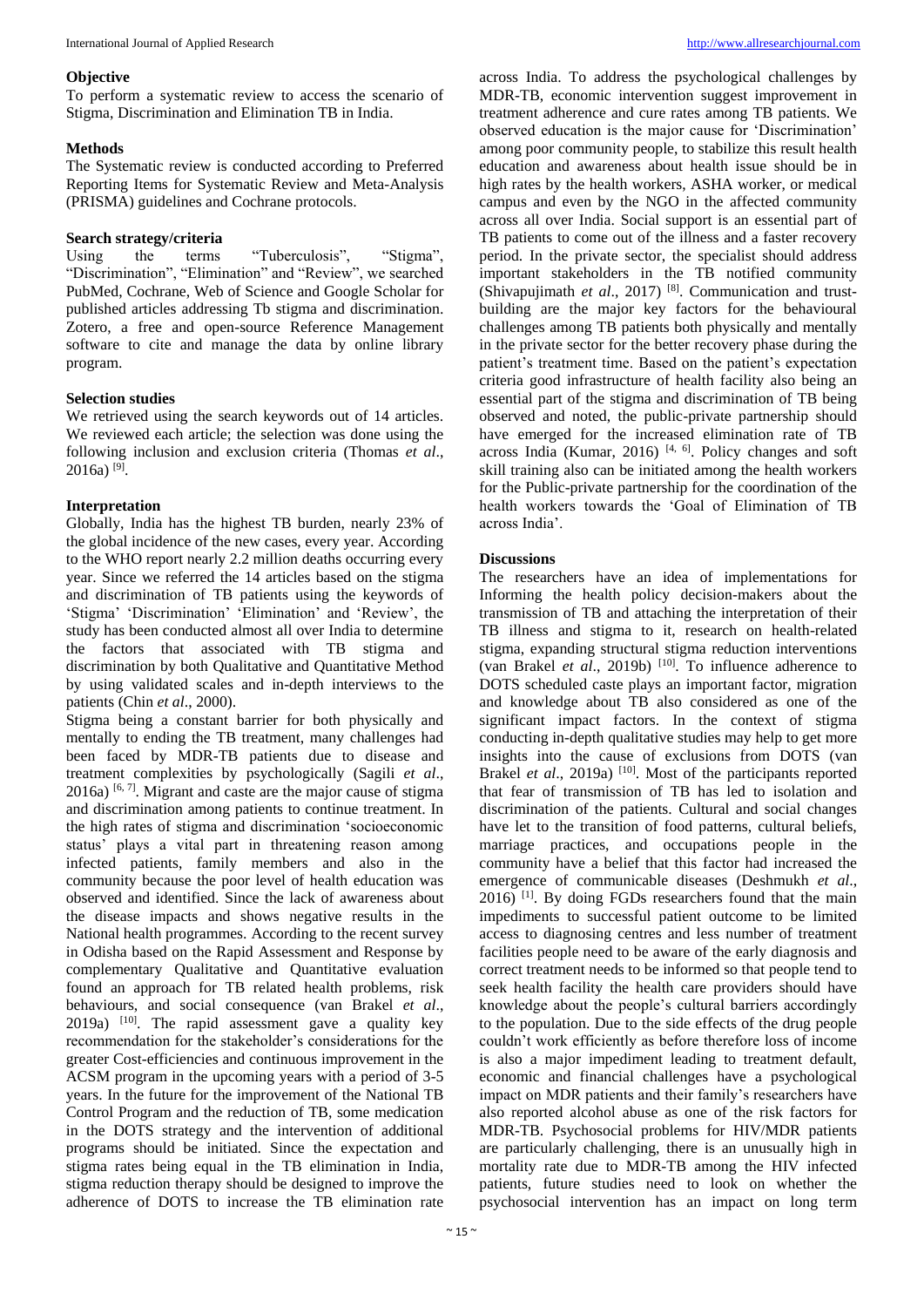treatment outcomes (Thomas *et al*., 2016b) [9]. The qualitative study suggested that student's stigmatization on patients is based on social factors like lack of formal education, low economic status, and rural background. Disclosure of the illness to the patient's family members is another dilemma for the health professional in the case of a stigmatizing illness. Researchers advise that inclusion of the topic "Handling stigma in illness – the role of the health professional" in the medical and nursing curriculum for undergraduate students. the male vignette counters a cultural stereotype that women with TB face more kind of marital problems researchers found that strong family bond and community support can cause a positive implication for stigma reduction (Philip *et al*., 2015b) [6]. Differentiating reasonable modes of preventing the spread of TB by recognizing culturally salient features of stigma such as the concern about the ability to arrange marriage are relevant for public health interventions awareness of the local stigma as reported indicates the values of social and cultural research for TB control. Most respondents said that they isolated themselves from their family and friends to avoid infecting them. Discrimination against people with TB by individuals unconnected with the patients they are fearful of the perceived risk of infection perceived links in-between TB and other causes of discrimination particularly poverty and low caste, perceptions that TB was a divine curse sent down to punish former unacceptable behaviour. One of the studies revealed that age and educational status influenced stigmatization among TB patients. Improvising the awareness regarding the impact of adequate treatment and follow up can bring a change inpatient and community and DOTS and community workers may help discharge these duties to improvise the awareness of the family and social support of TB patients (Pai *et al.*, 2016) <sup>[5]</sup>. Researchers observed that people who have awareness about that TB was curable had stigmatizing attitudes significantly higher than those who did not know this. There is an urgent need to include social aspects in our TB program. Improvement of the interpersonal skills of the health providers participating in the DOTS program was recommended in relation to the utilization of TB care in India. Consistent motivational and attitudinal building for persons involved in health care services to ensure compliance in a public health measure like notification. There is no concrete and comprehensive communication strategy existing in RNTCP for destigmatizing the community. Stigma reduction strategies will be helpful which takes special care in areas like caste. joint families and urban-rural differences. Studies in some regions where TB stigma is high should be conducted to estimate the impacts of TB clubs, counselling, etc. men frequently reported that concerns about maintaining a sexual life with their wife appear to have largely fuelled by their doctor's recommendations to refrain from sex. Some men reported that their wives had refused to have sex it is unclear to which extent this can do with stigma and avoidance (Kamineni *et al*., 2011) [3]. The healthcare provider should clearly explain the duration of infectivity, and also to be sensitive to the financial impact of limiting work and the importance of male gender roles as financial providers. Sensitization activities generally improved IPC skills, community involvement and social mobilization in TB control activities. The strategic use of tailored messages to address specific TB problems in some low performing areas has led to more positive behavioural outcomes which are

mostly related to the TB challenges encountered in those areas, which has also improved efficiencies in service delivery in some constrained settings. to assess specific interventions and problem issues, conduct succession planning to ensure future sustainability, maintain gains achieved to date, and momentum of Project in problem districts, and last, develop public health priorities for Advocacy, Communication, and Social Mobilisation to optimize the delivery of all state health priorities (Sagili *et*  al., 2016b)<sup>[6,7]</sup>.

#### **Results**

Compared to Urban Area, Rural Area was found with High level "Stigma". Rather the high-level stigma people, lower level stigma people stay close to Dots. People hide Tuberculosis majorly because they think the person might be isolated from the family, so they search for PHCs and get temporary treatment. Commonly people have a particular idea that HIV, CANCER, and AIDS will accompany Tuberculosis. They should have a Prior test when they have severe cough and sputum through Labs. Lack of Hope, Isolation, and Fear are major expressed feelings. Patients go through the Depression at the base, Quality of life and mental health must be focused highly. The relationship between a doctor and a person (Illiterate) should have the same focus on each other (Joseph *et al.*, 2019) <sup>[2]</sup>. The gender varies exist in the Community of TB and Stigma, Both the Male and Female worries on their Remoteness by Family-Workers and Neighbours. The main cause for the stigma is considerable discrimination and TB spreads through AIR (when an infected person coughs or sneezes). As a result of discrimination, the patients felt that they are biased by other healthy people. About at the initial stage, 81% of people believed that TB will be cured but 18.7% of people discontinued the treatment because of Discrimination. As referred high-income groups have a twice higher chance of having stigmatizing compared to the low-income group. SDA responds to individual TB knowledge indicators. Influencers of stigma have become strong. Stigma Indicators among males and females have several differences. Predominantly both the gender feels embarrassed (Shivapujimath *et al*., 2017) [8]. Although, Impact of TB is on Sexual relationship and social activity. Consequently, this is the shaping of Stigma and Discrimination of TB.

#### **Conclusion**

We conclude the study with the Review of Study in India about Stigma and Discrimination, we excluded the other countries. Stigma is a high level among the rural area than in the Urban, especially in the Tribal people, the discrimination Rate is high and the Sufferings are much more. Because of the sufferings, the patient affects along with the psychosocial conditions and other Psychological disturbance. The Employment status is poor hen the patient attains the Stigma and the Neighbourhoods, community, other Social Contacts are playing an important role in changing their Day to day life. The patient stigma is an offense and easily kills the nation, if we eliminate the Tuberculosis, then we eliminate the stigma among the door to doorstep action, the motto of the government to eliminate the Tuberculosis is important and the major Factor for the Program- NTEP-2025. The nation builds with their individual and their Community also.